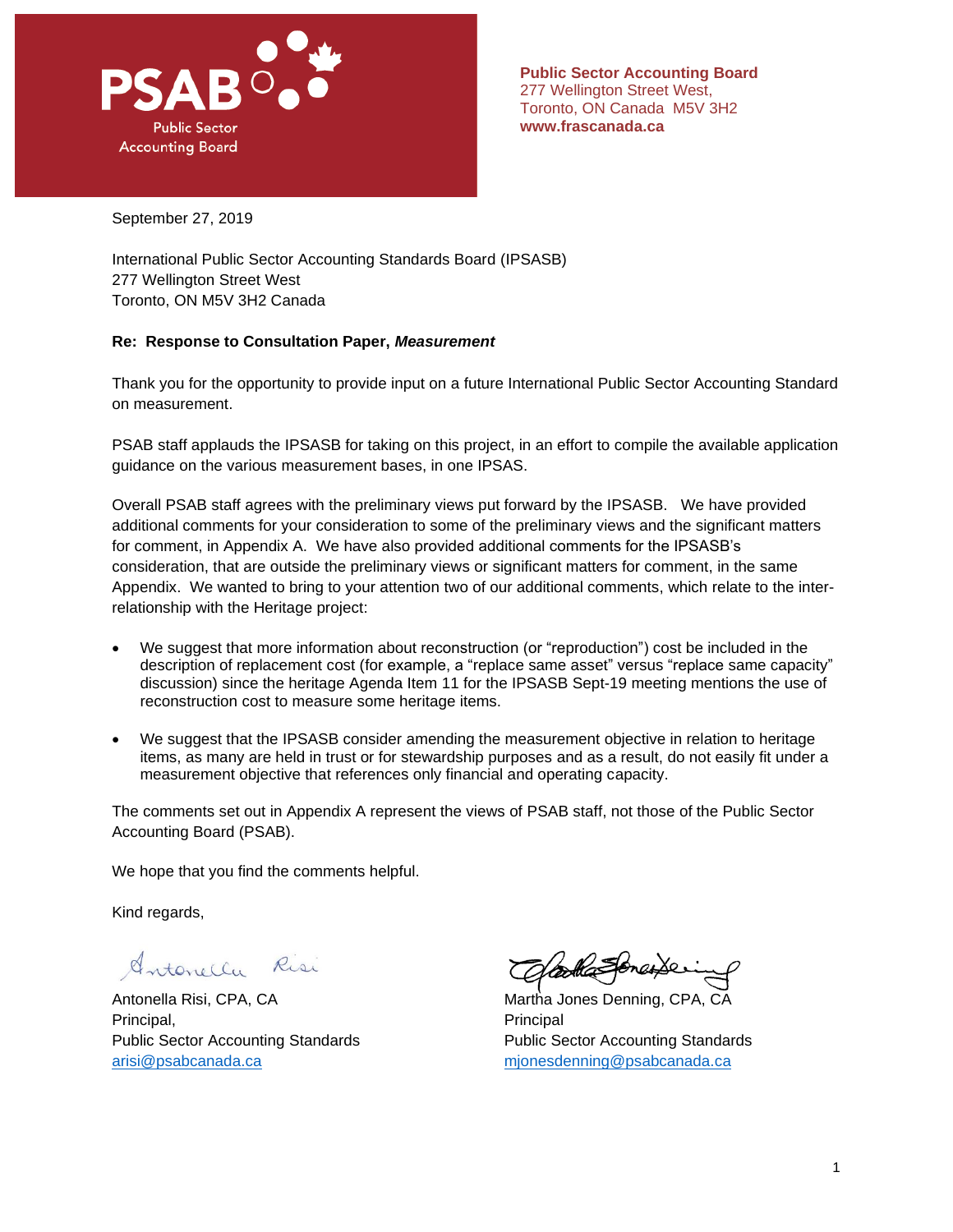# **APPENDIX A – RESPONSES TO PRELIMINARY VIEWS AND SPECIFIC MATTERS FOR COMMENT**

## **Preliminary View 1**

Fair value, fulfillment value, historical cost and replacement cost require additional application guidance.

## Agreed.

## **Preliminary View 2**

The application guidance for the most commonly used measurement bases should be generic in nature in order to be applied across the IPSAS suite of standards. Transaction specific measurement guidance will be included in the individual standards providing accounting requirements and guidance for assets and liabilities.

- Agreed. It would be helpful to include the above statement in the IPSAS, *Measurement.*
- We suggest specifying that both initial and subsequent measurement guidance would be addressed at the standards level, as follows:

The application guidance for the most commonly used measurement bases should be generic in nature in order to be applied across the IPSAS suite of standards. Transaction specific **initial and subsequent** measurement guidance will be included in the individual standards providing accounting requirements and guidance for assets and liabilities.

## **Preliminary View 3**

Guidance on historical cost should be derived from existing text in IPSAS. The IPSASB has incorporated all existing text and considers Appendix C: Historical Cost – Application Guidance for Assets, to be complete.

We have the following comments on Appendix C:

- Footnote 38 on the heading of the Appendix indicates the guidance focuses on the historical cost of assets because the consultation paper's flow chart for liability measurement indicates that historical cost is not applicable to the measurement of liabilities. We disagree with this statement for the following reasons:
	- $\circ$  According to the Liability Flow Chart in Diagram 4.2, historical cost is one of the options.
	- o Historical cost, as a measurement attribute has been used for liabilities.
	- o Your conceptual framework lists historical cost for liabilities.
	- $\circ$  The IASB, in its conceptual framework, also acknowledges "historical cost" as a measurement base for liabilities.

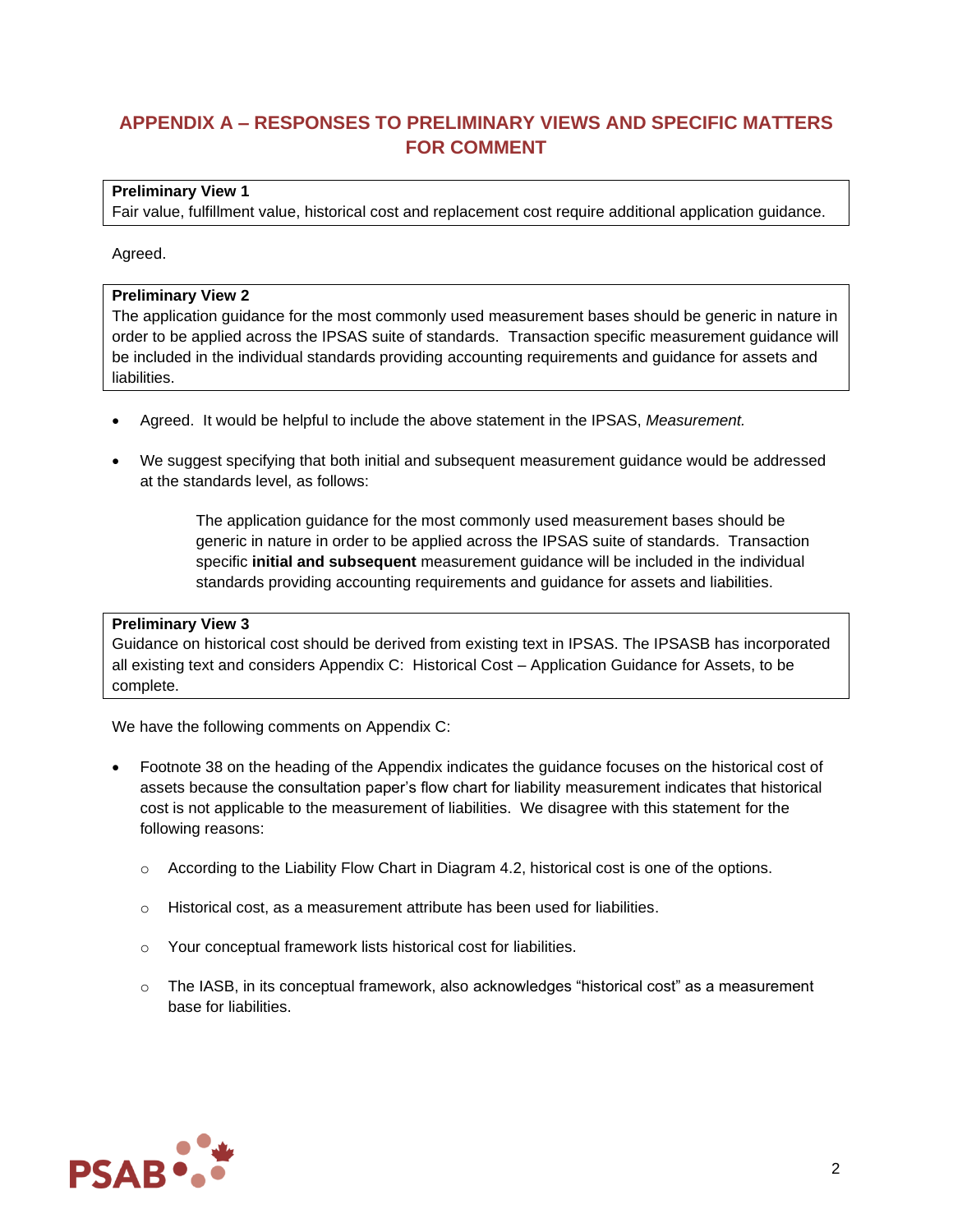- $\circ$  The equivalent to historical cost for liabilities is "historical proceeds"<sup>1</sup>.
- There is no discussion as to what happens to the historical cost value subsequent to initial measurement in the Appendix (some information is included in the body of the illustrative exposure draft). It may be helpful to include this information. An example of this information could be "Subsequent to initial measurement: (a) the historical cost of an asset may be adjusted (e.g., for amortization or impairment); or (b) the historical cost of a liability may be adjusted (e.g., to reflect the accrual of interest, the accretion of a discount or amortization of a premium); or (c) an estimated historical cost amount may be adjusted because of a change in an estimate."
- The phrase "acquire, construct and/or develop" is introduced as a heading to paragraph C10 and then used for the remainder of the Appendix. To be consistent in the Appendix, it may be helpful to include the phrase from the start (i.e. at the start of the appendix, the phrase "to acquire or develop" is used).
- The Appendix has a section on costs incurred after the acquisition and/or development of the asset that should be excluded. It may be helpful to include guidance as to costs that could be included such as betterments.
- Appendix A, B and D start with the objective of the specific measurement base. It may be helpful to include this objective in Appendix C to be consistent with the other Appendices.
- It may be appropriate to indicate that historical cost/historical proceeds may be a known amount, because of a transaction/contract price. Or, historical cost may be an estimated amount. For example:
	- $\circ$  An estimate of a government's liability for recovery assistance may be required for an event such as a natural disaster (this may mean that "fulfillment value" is a way to estimate the historical amount of a liability).
	- $\circ$  An estimate may also be required for an inherited asset initially accounted for, and for which no historical cost is available. The fair value ascribed to the asset at initial measurement<sup>2</sup> may be one way to estimate its historical cost, or valuation techniques may be required for such estimation.

<sup>2</sup> Historical cost and fair value of an item may be the same at initial measurement. FASB Discussion Memorandum, *Conceptual Framework for Financial Accounting and Reporting: Elements of Financial Statements and Their Measurement*, FASB, December 2, 1976, page189 states: "The initial measure of each of the five attributes may be provided by the historical exchange price and therefore initially may be identical, but subsequent measures during the period the asset or liability is held by the enterprise may differ significantly." Page 155 notes: "Each element of financial statements has several attributes that might be measured..... That is, just as a table has several attributes that can be measured, such as length, width, height, weight, etc., an asset or liability has several attributes that can be measured."



<sup>1</sup> FASB Discussion Memorandum, *Conceptual Framework for Financial Accounting and Reporting: Elements of Financial Statements and Their Measurement*, FASB, December 2, 1976, pages 155, 189 and table on page 193. Page 193 defines historical proceeds as: "Initially the amount of cash (or its equivalent) received when an obligation was incurred."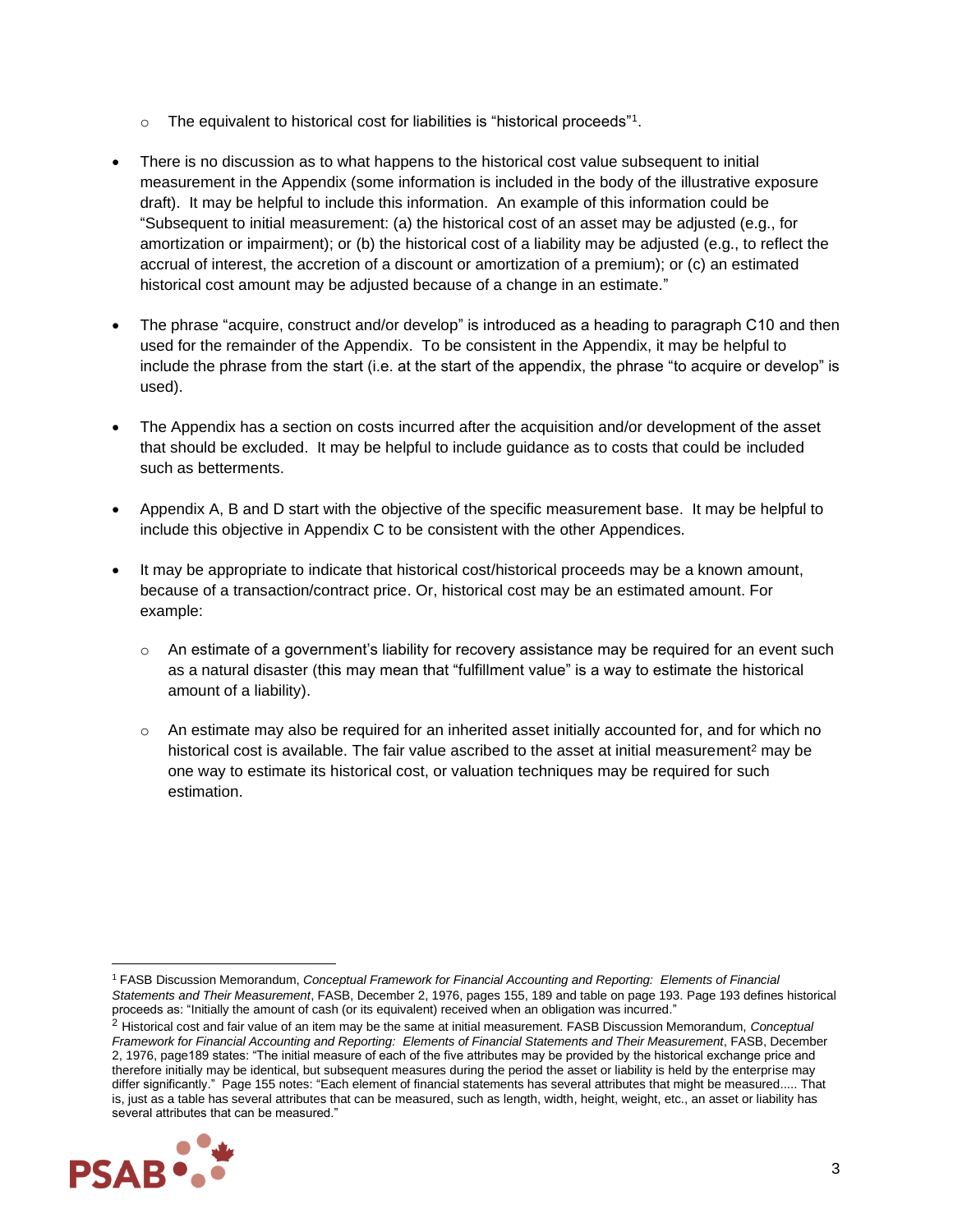# **Preliminary View 4**

Fair value guidance should be aligned with IFRS 13, taking into account public sector financial reporting needs and the special characteristics of the public sector. The IPSASB considers Appendix A: Fair Value – Application Guidance, to be complete.

## Agreed.

*Editorial Note:* In paragraph A31, consider if "A41-A42" should be replaced with "A36-A42".

## **Preliminary View 5**

Fulfilment value guidance should be based on the concepts developed in the Conceptual Framework, expanded for application in IPSAS. The IPSASB considers Appendix B – Fulfilment Value – Application Guidance, to be complete.

Agreed. However, we do have the following two comments:

- The definition includes an assumption that an entity will fulfill its obligations in the least costly manner. Does this assumption always make sense in the public sector? There may be policy reasons why an obligation may not be settled at the least costly amount. For example, regional development objectives may require that a costlier option be chosen. Similarly, paragraph B12. includes an assumption that the entity acts in its own economic best interest. Public sector choices may not always be in the economic best interest but may satisfy other policy objectives. We suggest the IPSASB discuss the description of fulfillment value in terms of public sector objectives to determine if the proposed definition and related text in Appendix B appropriately reflect the multiple objectives of public sector entities.
- Consider if fulfillment value is a way to estimate the "historical cost" of a liability rather than a separate measurement basis.
	- $\circ$  The definition of fulfillment value in paragraph 6 of the illustrative ED implies that it is a cost-related attribute as follows: "Fulfillment value is the costs that the entity will incur in fulfilling the obligations represented by the liability, assuming that it does so in the least costly manner."
	- $\circ$  We question if fulfilment value is a measurement basis as it includes an assumption. Should measurement bases include assumptions? Or do only valuation or estimation techniques require assumptions as inputs for measuring an item?

## **Preliminary View 6**

Replacement cost guidance should be based on the concepts developed in the Conceptual Framework, expanded for application in IPSAS. The IPSASB considers Appendix D – Replacement Cost – Application Guidance, to be complete.

We have the following comments on Appendix D:

• IPSASB may want to consider providing guidance as to what is a "significant part" identified in paragraph D8.

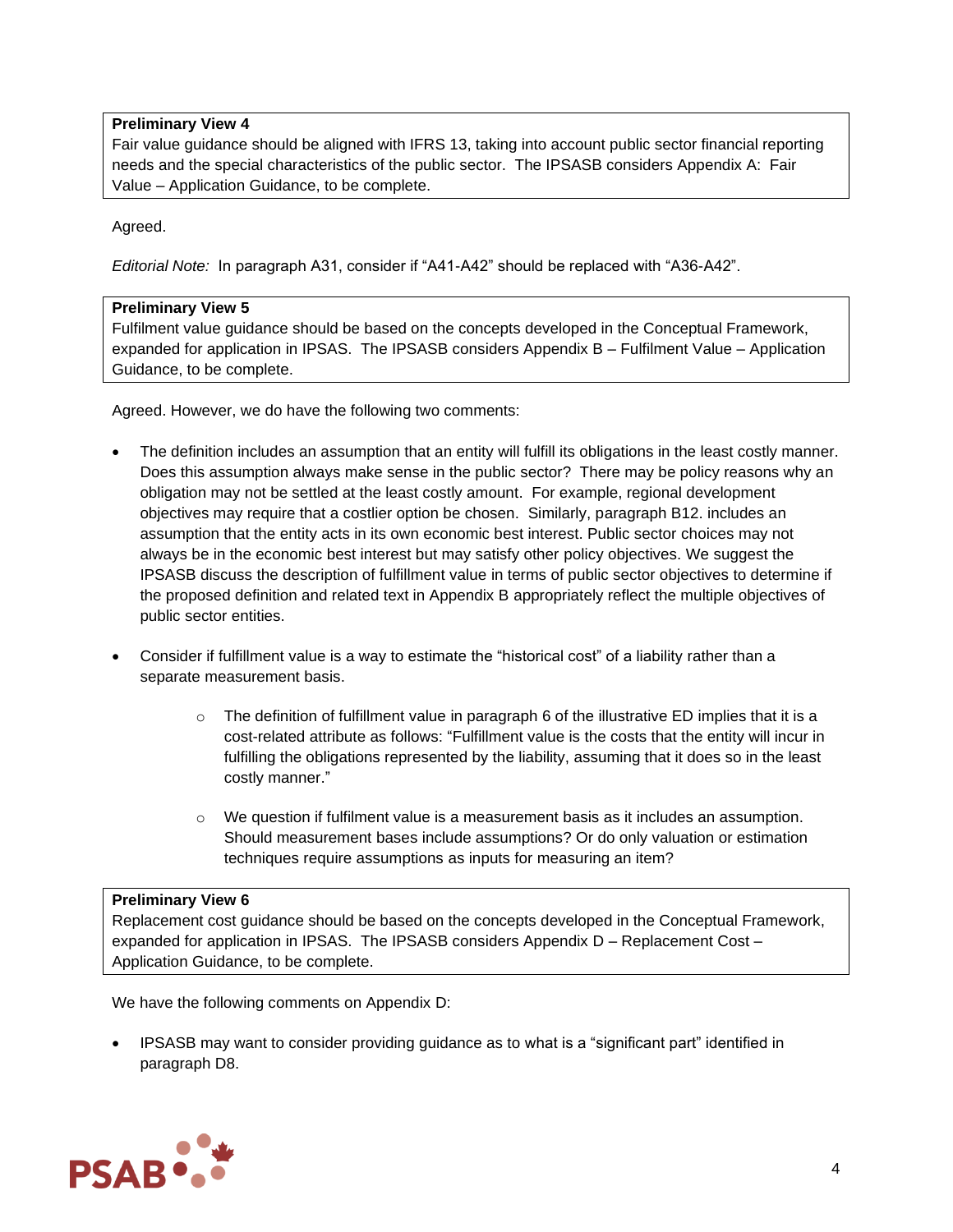• Paragraph D11 refers to service potential and service capacity. Are these terms intended to be used interchangeably? If so, it may be helpful to use one term, not both. If not, it may be helpful to define both terms. Note: PSAB uses "service capacity" in the same way that IPSASB employs "financial capacity" and "operational capacity"; that is, in a more global sense to measure the capacity of the entity to do something (in this case to serve the public). In contrast, "service potential" is used in relation to the capability of individual assets to be used to provide services.

## *Editorial Note:*

- In paragraph D6, consider if "D30-D32" should be replaced with "D31-D33".
- In paragraph D7, consider if "D30" should be replaced with "D31".

#### **Specific Matter for Comment 1**

Definitions relating to measurement have been consolidated in the core text of the Illustrative ED. Do you agree that the list of definitions is exhaustive?

- Current value is mentioned many times. It may be helpful to include its definition in the list of definitions.
- Reconstruction (or "reproduction") cost is mentioned a few times in Appendix D. It may be helpful to include its definition in the list of definitions.

## **Specific Matter for Comment 2A**

Guidance in IVS and GFS has been considered as part of the Measurement project with the aim of reducing differences where possible; apparent similarities between IPSAS, IVS and GFS have been noted. Do you have any views on whether the IPSASB's conclusions on the apparent similarities are correct?

We agree with the views expressed in Addendum B.

#### **Specific Matter for Comment 2B**

Do you agree that, in developing and Exposure Draft, the IPSASB should consider whether the concepts of Equitable Value and Synergistic Value should be reviewed for relevance to measuring public sector assets?

Yes.

#### **Preliminary View 7**

All borrowing costs should be expenses rather than capitalized, with no exception for borrowing costs that are directly attributable to the acquisition, construction, or production of a qualifying asset.

Agreed.

#### **Preliminary View 8**

Transaction costs are incremental costs that are directly attributable to the acquisition, issue or disposal of an asset or liability and would not have been incurred if the entity has not acquired, issued or disposed of the asset or liability.

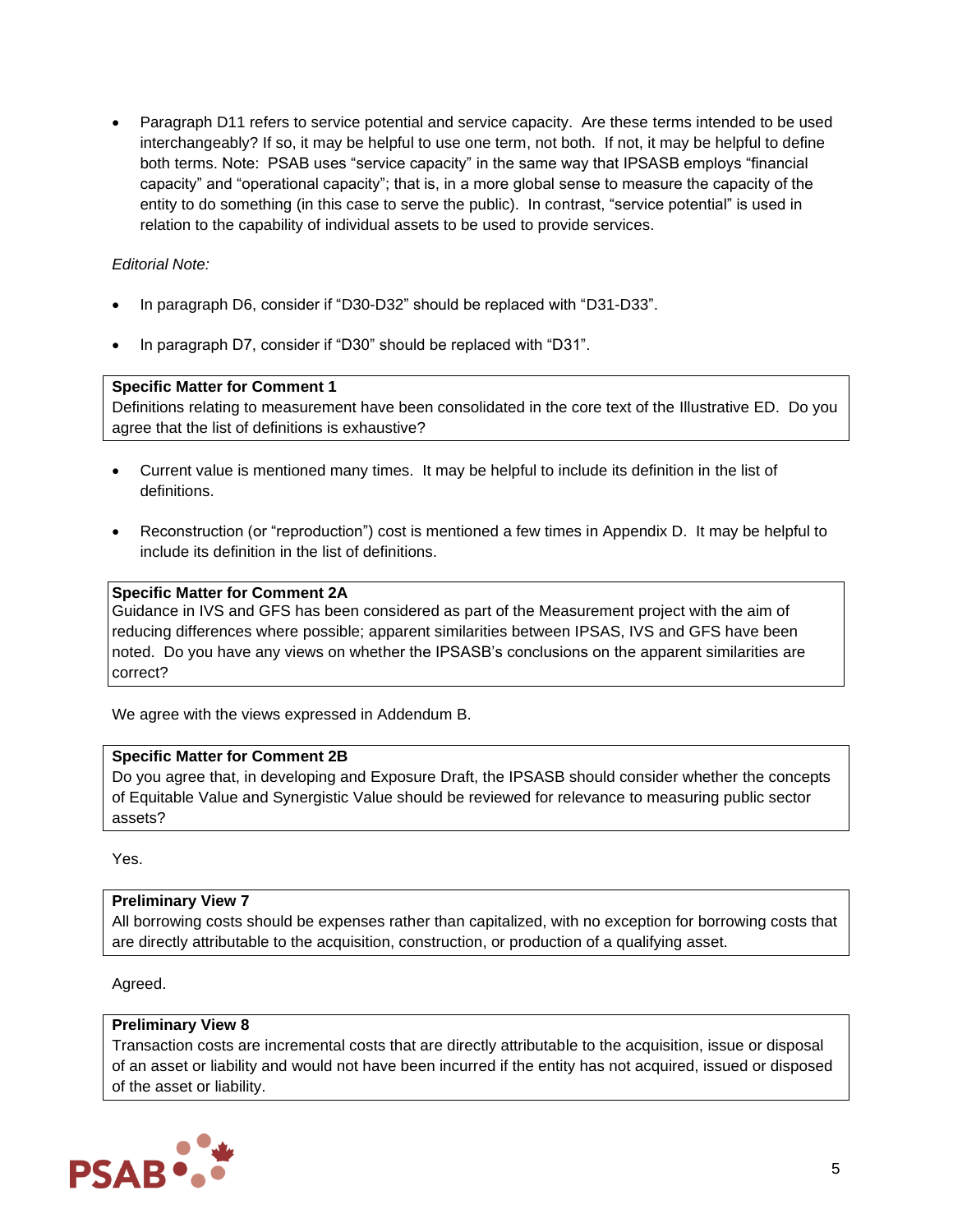Agreed.

*For Your Consideration:* Borrowing costs seem to fall into the definition of "transaction costs" in that they are incremental costs that can be directly attributable to the acquisition of an asset and may not have been incurred if the entity did not acquire the asset. It would be helpful to include in the Exposure Draft, why borrowing costs are different from transaction costs.

# **Preliminary View 9**

Transaction costs should be addressed in the IPSAS, *Measurement*, standard for all IPSAS.

Agreed.

# **Preliminary View 10**

Transaction costs incurred when entering a transaction should be:

- excluded in the valuation of liabilities measured at fulfillment value;
- excluded from the valuation of assets and liabilities measure at fair value; and
- included in the valuation of assets measured at historical cost and replacement cost.

## Agreed.

# **Preliminary View 11**

Transaction costs incurred when exiting a transaction should be:

- included in the valuation of liabilities measured at fulfillment value;
- excluded from the valuation of assets and liabilities measured at fair value; and
- excluded in the valuation of assets measured at historical cost and replacement cost.

## Agreed.

## **Specific Matter for Comment 3**

Do you agree that the measurement flow charts (Diagrams 4.1 and 4.2) provide a helpful starting point for the IPSASB to review measurement requirements in existing IPSAS, and develop new IPSAS, acknowledging that other matters need to be considered, including:

- the conceptual framework measurement objective;
- reducing unnecessary differences with GFS;
- reducing unnecessary differences with IFRS; and
- improving consistency across IPSAS?

We have the following comments on the flow charts:

- Are the charts only applicable to subsequent measurement? Can they be applied to initial measurement? If not, what is the guidance for initial measurement?
- In Diagram 4.1, is the arrow going from "continue applying historical cost, replacement cost or alternative measurement basis" to "does the current measurement basis continue to faithfully represent the asset" required?
- Paragraph 4.14 indicates that alternative measurement bases for assets held for their financial capacity include historical cost and net selling price. It may be helpful to include these alternative

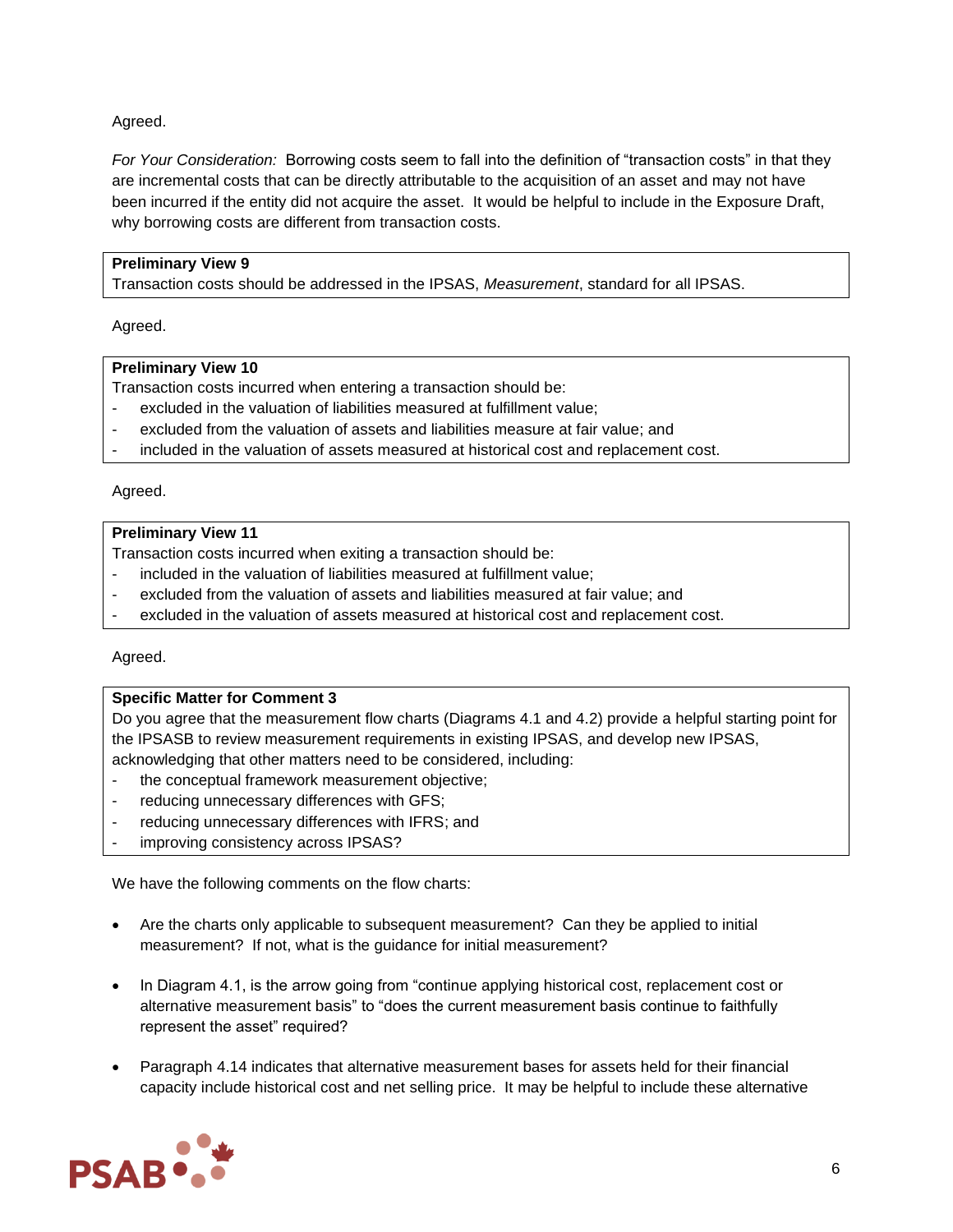bases in Diagram 4.1 in the box "consider an alternative measurement basis" under the "fair value" flow.

- Paragraph 4.15 lists alternative measurement bases for the current value of assets held for their operational capacity. Similar to the comment above, it may be helpful to include these alternative bases in Diagram 4.1 in the box ""consider an alternative measurement basis" under the current value flow.
- Diagram 4.2 and the accompanying explanations seem to imply that historical cost cannot be used if the timing and amount of settlement is uncertain at the measurement date. We would like to challenge the IPSASB and state that historical cost can also be an estimate of future sacrifice of cash flows:
	- o In "An Introduction to Corporate Accounting Standards" Paton and Littleton state the following "in ideal situations cost is gauged by the amount of cash which is immediately expended to acquire the particular commodity or service involved. For many transactions, however, the payment of cash is delayed for some time and in these cases true cost is measured by the amount of cash that would have to be expended if final settlement were effected at once."
	- o In a FASB Discussion Memorandum "An Analysis of Issues Relate to Conceptual Framework for Financial Accounting and Reporting: Elements of Financial Statement and Their Measurement" the FASB indicated that historical cost, current costs and other measurement attributes may be identical at initial recognition.
	- $\circ$  Paragraph 18 of the illustrative exposure drafts presents an example of where historical cost is estimated.

As such the IPSASB may want to consider the following, in addition to its existing definition: "Historical cost is the estimated amount of cash or its equivalent to be paid or other consideration to be sacrificed to acquire, construct or develop an asset."

# **Other Comments for the Board's Consideration**

- **Measurement Objective:** Consider whether the measurement objective (in the conceptual framework) should include stewardship as a type of capacity in addition to financial and operating capacity. Heritage assets – especially those held in trust or for stewardship purposes – don't fit easily into either of the financial and operating capacity categories, unless they are used for non-heritage purposes.
- **New Measurement Base:** Reconstruction (or "reproduction") cost may be a measurement basis critical to measurement of heritage assets. It is currently mentioned only briefly as a type of replacement cost (i.e., replace same asset or replace same capacity). Consideration should be given to providing more detail on this measurement basis to ensure the Measurement IPSAS covers all key measurement bases, even those that are anticipated to be used in future IPSASs.
- **Use of "Attribute":** Measurement "basis" and "bases" seems to be used interchangeably throughout the consultation paper and exposure draft and in different contexts. The Board may want to consider:
	- o either using the terms consistently or
	- $\circ$  substitute "basis" or "bases" with "attribute" and "attributes", to avoid any unnecessary confusion.